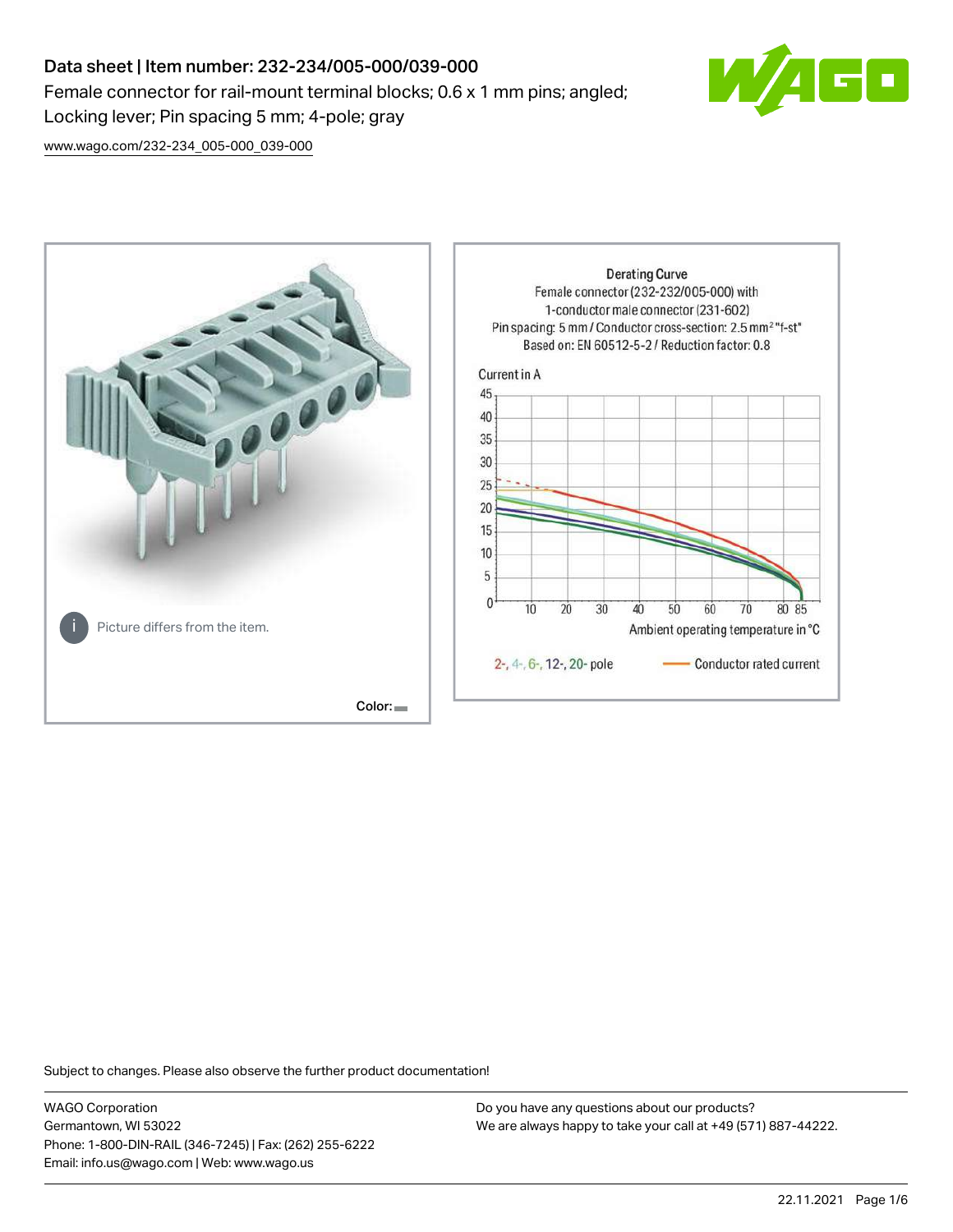

Dimensions in mm

L = pole no. x pin spacing

2- to 3-pole female connectors – one latch only

#### Item description

- $\blacksquare$  Pluggable connectors for rail-mount terminal blocks equipped with CAGE CLAMP $^\circ$  connection
- Female connectors with long contact pins connect to the termination ports of 280 Series Rail-Mount Terminal Blocks
- $\blacksquare$ Female connectors are touch-proof when unmated, providing a pluggable, live output
- $\blacksquare$ With coding fingers

Subject to changes. Please also observe the further product documentation! Data

WAGO Corporation Germantown, WI 53022 Phone: 1-800-DIN-RAIL (346-7245) | Fax: (262) 255-6222 Email: info.us@wago.com | Web: www.wago.us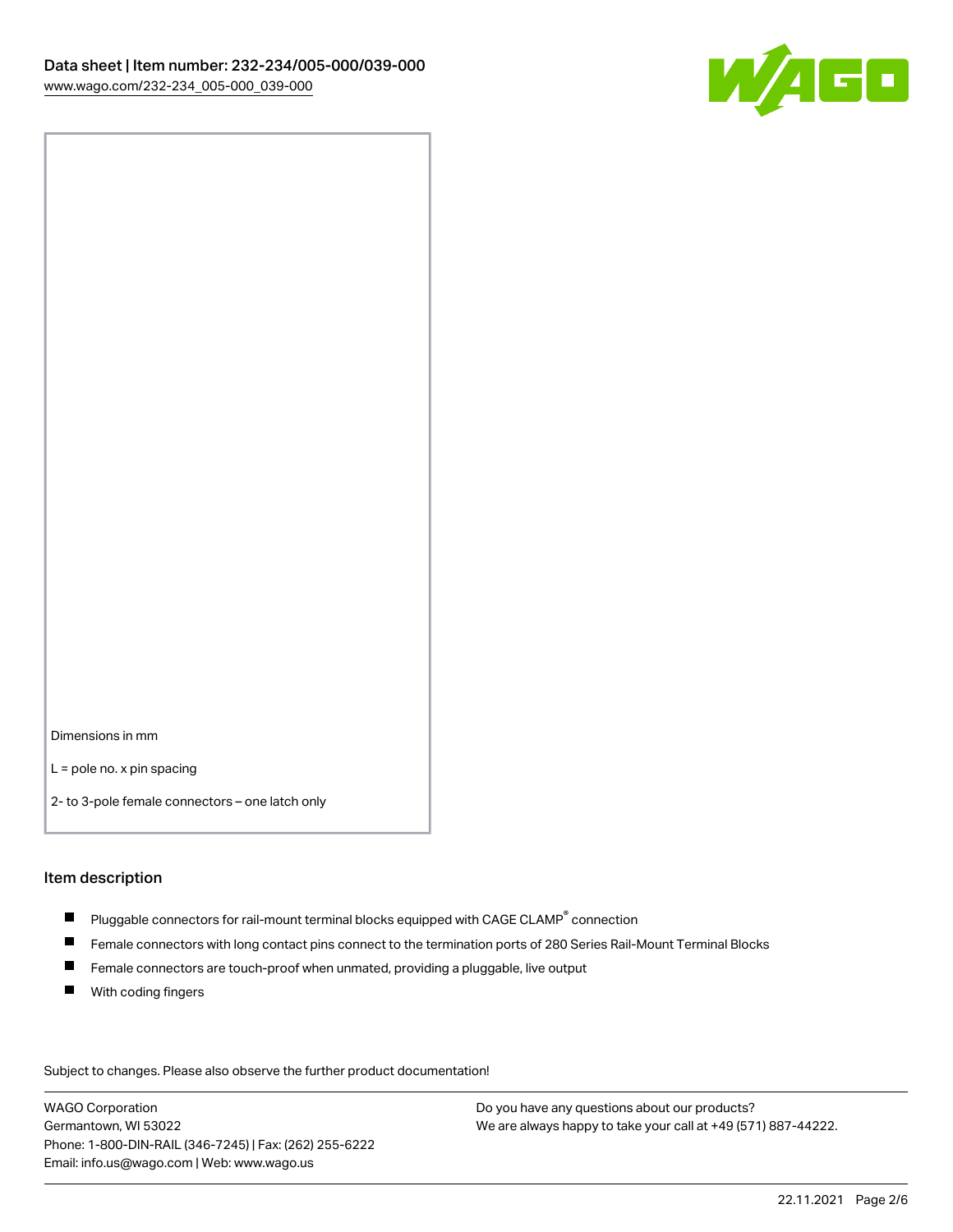

# Data

| Safety information 1 | The MCS-MULTI CONNECTION SYSTEM includes connectors<br>without breaking capacity in accordance with DIN EN 61984. When<br>used as intended, these connectors must not be connected<br>/disconnected when live or under load. The circuit design should<br>ensure header pins, which can be touched, are not live when<br>unmated. |
|----------------------|-----------------------------------------------------------------------------------------------------------------------------------------------------------------------------------------------------------------------------------------------------------------------------------------------------------------------------------|
| Variants:            | Other pole numbers<br>Other versions (or variants) can be requested from WAGO Sales or<br>configured at https://configurator.wago.com/                                                                                                                                                                                            |

## Electrical data

# IEC Approvals

| Ratings per                 | IEC/EN 60664-1                                                        |
|-----------------------------|-----------------------------------------------------------------------|
| Rated voltage (III / 3)     | 320 V                                                                 |
| Rated surge voltage (III/3) | 4 <sub>kV</sub>                                                       |
| Rated voltage (III/2)       | 320 V                                                                 |
| Rated surge voltage (III/2) | 4 <sub>kV</sub>                                                       |
| Nominal voltage (II/2)      | 630 V                                                                 |
| Rated surge voltage (II/2)  | 4 <sub>k</sub> V                                                      |
| Rated current               | 12A                                                                   |
| Legend (ratings)            | $(III / 2)$ $\triangle$ Overvoltage category III / Pollution degree 2 |

## UL Approvals

| Approvals per                  | UL 1059 |
|--------------------------------|---------|
| Rated voltage UL (Use Group B) | 300 V   |
| Rated current UL (Use Group B) | 15 A    |
| Rated voltage UL (Use Group D) | 300 V   |
| Rated current UL (Use Group D) | 10 A    |

# Ratings per UL

| Rated voltage UL 1977 | 300 V |
|-----------------------|-------|
| Rated current UL 1977 |       |

## CSA Approvals

Approvals per CSA

Subject to changes. Please also observe the further product documentation!

| <b>WAGO Corporation</b>                                | Do you have any questions about our products?                 |
|--------------------------------------------------------|---------------------------------------------------------------|
| Germantown, WI 53022                                   | We are always happy to take your call at +49 (571) 887-44222. |
| Phone: 1-800-DIN-RAIL (346-7245)   Fax: (262) 255-6222 |                                                               |
| Email: info.us@wago.com   Web: www.wago.us             |                                                               |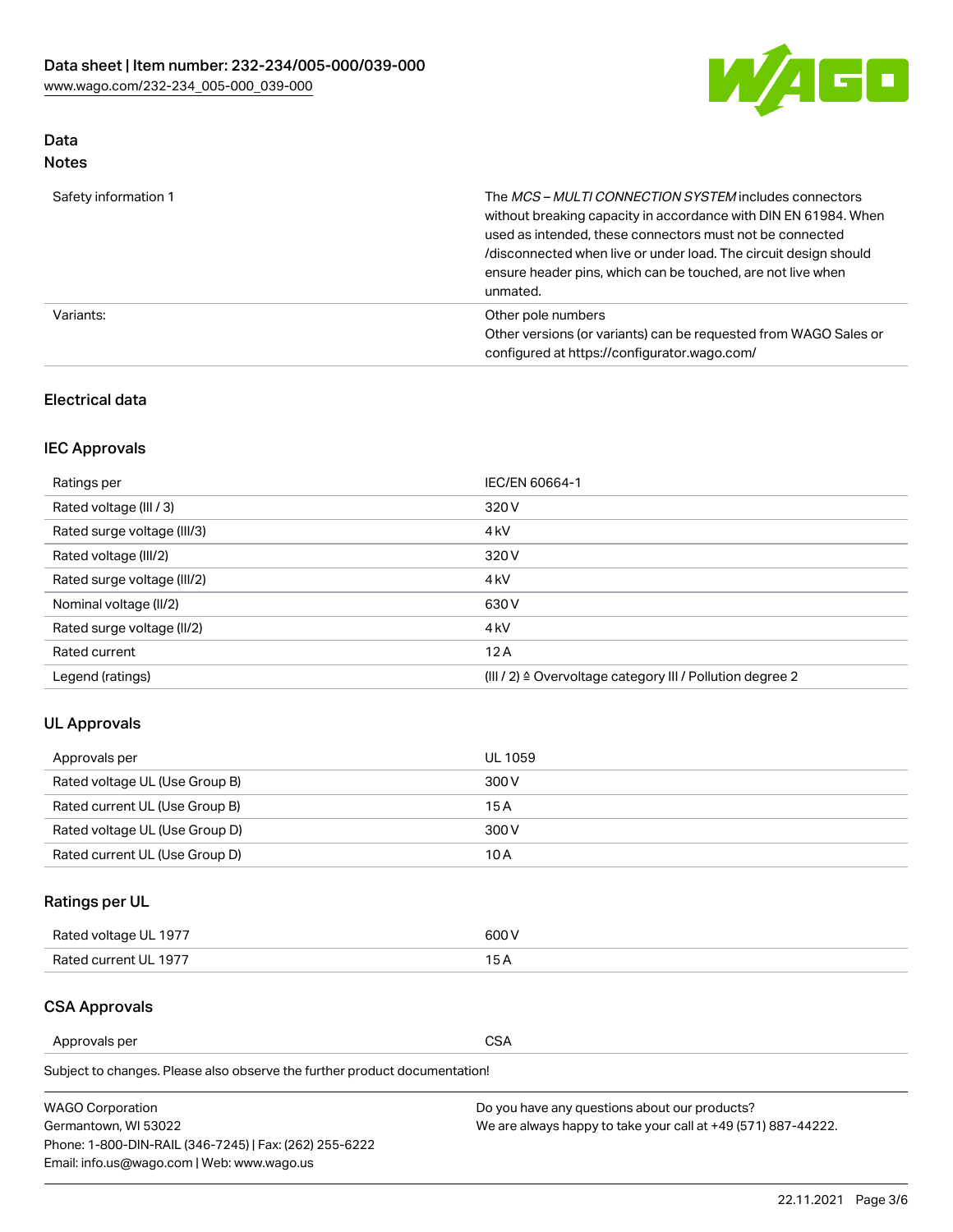[www.wago.com/232-234\\_005-000\\_039-000](http://www.wago.com/232-234_005-000_039-000)



| Rated voltage CSA (Use Group B) | 300 V |
|---------------------------------|-------|
| Rated current CSA (Use Group B) | 15 A  |
| Rated voltage CSA (Use Group D) | 300 V |
| Rated current CSA (Use Group D) | 10 A  |

## Connection data

| Total number of potentials |  |
|----------------------------|--|
| Number of connection types |  |
| Number of levels           |  |

## Connection 1

| Number of poles |  |
|-----------------|--|
|-----------------|--|

# Physical data

| Pin spacing             | 5 mm / 0.197 inch    |
|-------------------------|----------------------|
| Width                   | 35.8 mm / 1.409 inch |
| Height                  | 26.1 mm / 1.028 inch |
| Height from the surface | 11.6 mm / 0.457 inch |
| Depth                   | 11.6 mm / 0.457 inch |

### Plug-in connection

| Contact type (pluggable connector)                | Female connector/socket                   |
|---------------------------------------------------|-------------------------------------------|
| Connector (connection type)                       | for front-entry rail-mount terminal block |
| Mismating protection                              | No                                        |
| Locking of plug-in connection                     | locking lever                             |
| Mating direction to the rail-mount terminal block |                                           |

# Material data

| Color                       | gray             |
|-----------------------------|------------------|
| Material group              |                  |
| Insulation material         | Polyamide (PA66) |
| Flammability class per UL94 | V <sub>0</sub>   |
| Contact material            | Copper alloy     |
| Contact plating             | tin-plated       |
| Fire load                   | $0.102$ MJ       |
| Weight                      | 5.1 <sub>g</sub> |

Subject to changes. Please also observe the further product documentation!

| <b>WAGO Corporation</b>                                | Do you have any questions about our products?                 |
|--------------------------------------------------------|---------------------------------------------------------------|
| Germantown, WI 53022                                   | We are always happy to take your call at +49 (571) 887-44222. |
| Phone: 1-800-DIN-RAIL (346-7245)   Fax: (262) 255-6222 |                                                               |
| Email: info.us@wago.com   Web: www.wago.us             |                                                               |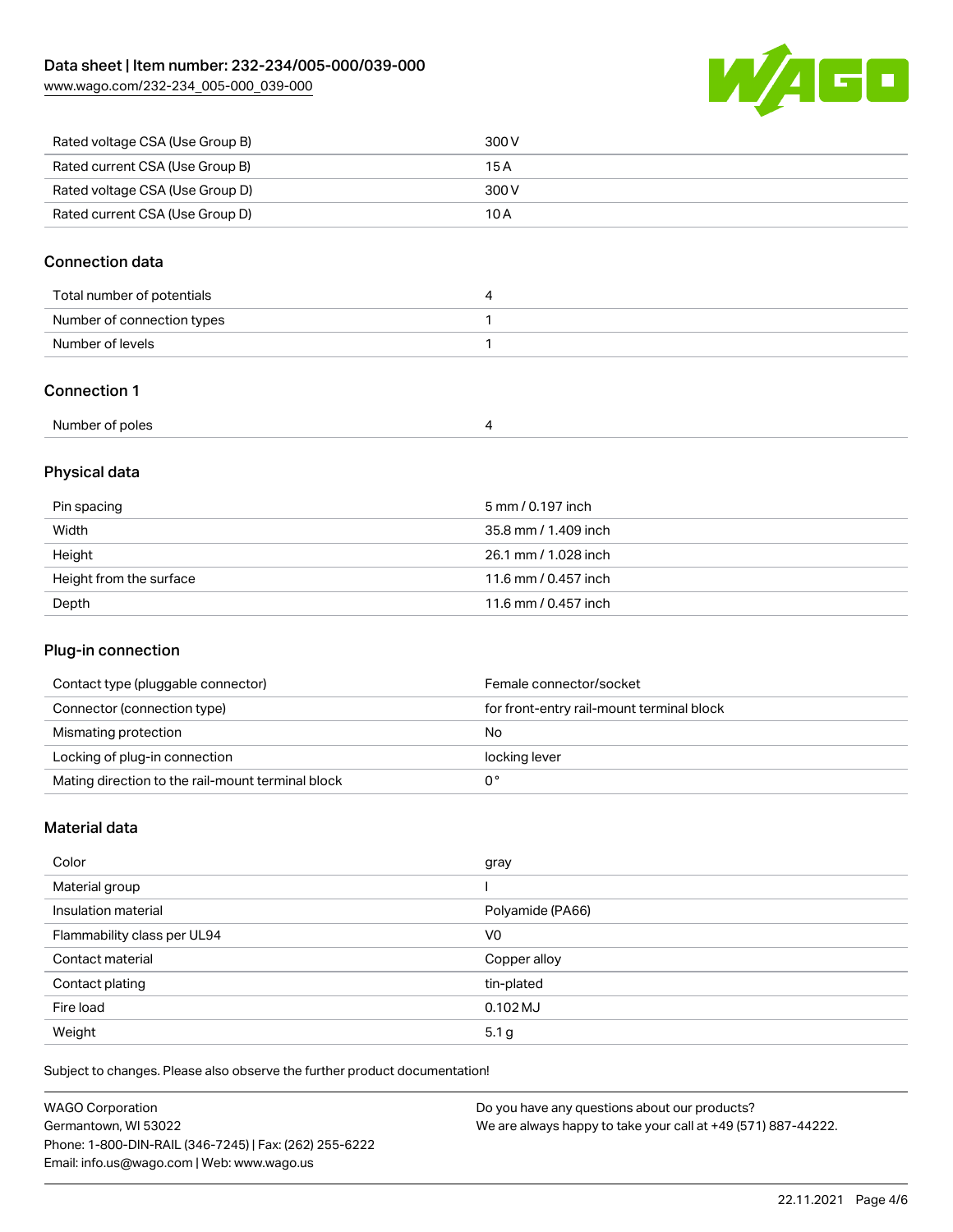

#### Environmental requirements

| Limit temperature range | $$ +85 °C<br>-60 |  |
|-------------------------|------------------|--|
|-------------------------|------------------|--|

#### Commercial data

| Product Group         | 3 (Multi Conn. System) |
|-----------------------|------------------------|
| PU (SPU)              | 50 Stück               |
| Packaging type        | box                    |
| Country of origin     | DE                     |
| <b>GTIN</b>           | 4044918571975          |
| Customs tariff number | 8536694040             |

#### Approvals / Certificates

#### Country specific Approvals

|      |                                        |                                 | Certificate |
|------|----------------------------------------|---------------------------------|-------------|
| Logo | Approval                               | <b>Additional Approval Text</b> | name        |
| Ж    | <b>CSA</b><br>DEKRA Certification B.V. | C <sub>22.2</sub>               | 1466354     |
|      |                                        |                                 |             |

#### UL-Approvals

|        |                                |                                 | Certificate |
|--------|--------------------------------|---------------------------------|-------------|
| Logo   | Approval                       | <b>Additional Approval Text</b> | name        |
|        | ul                             | <b>UL 1059</b>                  | E45172      |
| $\Box$ | Underwriters Laboratories Inc. |                                 |             |

#### Counterpart



Item no.231-604

Nell 110.251-004<br>Male connector; 4-pole; Pin spacing 5 mm; gray [www.wago.com/231-604](https://www.wago.com/231-604)

#### Optional accessories

#### Testing accessories

Testing accessories

Subject to changes. Please also observe the further product documentation!

WAGO Corporation Germantown, WI 53022 Phone: 1-800-DIN-RAIL (346-7245) | Fax: (262) 255-6222 Email: info.us@wago.com | Web: www.wago.us